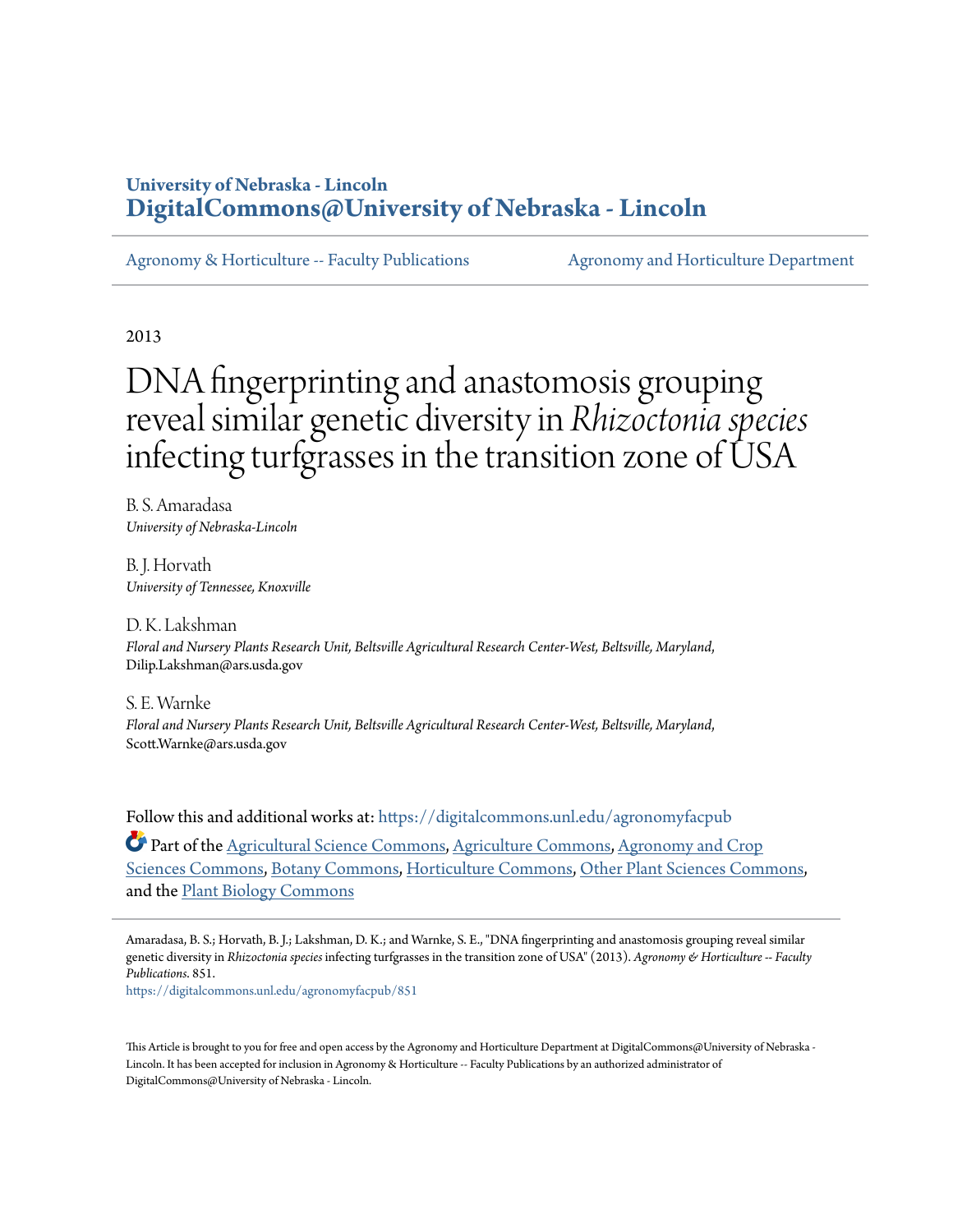## DNA fingerprinting and anastomosis grouping reveal similar genetic diversity in Rhizoctonia species infecting turfgrasses in the transition zone of USA

B.S. Amaradasa

Department of Agronomy and Horticulture, University of Nebraska, Lincoln, Nebraska 68583

B.J. Horvath

Department of Plant Sciences, University of Tennessee, Knoxville, Tennessee 37996

 $D.K.$  Lakshman<sup>1</sup>

S.E. Warnke

Floral and Nursery Plants Research Unit, Beltsville Agricultural Research Center-West, Beltsville, Maryland 20705

Abstract: Rhizoctonia blight is a common and serious disease of many turfgrass species. The most widespread causal agent, Thanatephorus cucumeris (anamorph: R. solani), consists of several genetically different subpopulations. In addition, Waitea circinata varieties zeae, oryzae and circinata (anamorph: Rhizoctonia spp.) also can cause the disease. Accurate identification of the causal pathogen is important for effective management of the disease. It is challenging to distinguish the specific causal pathogen based on disease symptoms or macroscopic and microscopic morphology. Traditional methods such as anastomosis reactions with tester isolates are time consuming and sometimes difficult to interpret. In the present study universally primed PCR (UP-PCR) fingerprinting was used to assess genetic diversity of Rhizoctonia spp. infecting turfgrasses. Eighty-four Rhizoctonia isolates were sampled from diseased turfgrass leaves from seven distinct geographic areas in Virginia and Maryland. Rhizoctonia isolates were characterized by ribosomal DNA internal transcribed spacer (rDNA-ITS) region and UP-PCR. The isolates formed seven clusters based on ITS sequences analysis and unweighted pair group method with arithmetic mean (UPGMA) clustering of UP-PCR markers, which corresponded well with anastomosis groups (AGs) of the isolates. Isolates of R. solani AG 1-IB ( $n = 18$ ), AG 2-2IIIB  $(n = 30)$  and AG 5  $(n = 1)$  clustered separately. Waitea circinata var. zeae  $(n = 9)$  and var. *circinata* ( $n = 4$ ) grouped separately. A cluster of six isolates of Waitea (UWC) did not fall into any known Waitea variety. The binucleate Rhizoctonia-like fungi (BNR)  $(n = 16)$  clustered into two groups. *Rhizocto*-

Submitted 2 Nov 2012; accepted for publication 8 Apr 2013. 1Corresponding author. E-mail: Dilip.Lakshman@ars.usda.gov nia solani AG 2-2IIIB was the most dominant pathogen in this study, followed by AG 1-IB. There was no relationship between the geographic origin of the isolates and clustering of isolates based on the genetic associations. To our knowledge this is the first time UP-PCR was used to characterize Rhizoctonia, Waitea and Ceratobasidium isolates to their infraspecies level.

Key words: binucleate Rhizoctonia, rDNA-ITS, Rhizoctonia solani, turfgrass, UP-PCR, Waitea circinata

## **INTRODUCTION**

Multiple Rhizoctonia species are responsible for causing leaf blight on turfgrasses. Both warm-season and cool-season turfgrasses are susceptible to Rhizoctonia blight with the warm humid and warm tropical climatic zones highly favoring the disease (Burpee and Martin 1992).

In the United States, cool-season turfgrasses dominate northern states while warm-season turfgrasses are adapted to the warm-humid or warm-arid conditions of the southern states. The central part of the country that is at the northern range of adaptation of the warm-season grasses and at the southern range of adaptation of the cool-season grasses is known as the transition zone. Although none of the turfgrass types are well adapted to the transition zone, both are routinely grown and managed in this region. Rhizoctonia blight poses a major threat to successful growth and maintenance of several important turfgrass species in both southern and transition zones (Burpee and Martin 1992). The most common Rhizoctonia species, R. solani Kühn (teleomorph: Thanatephorus cucumeris (Frank) Donk), is responsible for causing brown patch on cool-season grasses and large patch on warm-season grasses. Both R. zeae Voorhees (teleomorph: Waitea circinata var. zeae Warcup and Talbot) and R. oryzae Ryker and Gooch (teleomorph: W. circinata var. oryzae Warcup and Talbot) are responsible for leaf and sheath spot disease. Unlike other Rhizoctonia diseases, yellow patch caused by R. *cerealis* van der Hoeven (teleomorph: Ceratobasidium cereale Murray and Burpee; anastomosis group: AG-D) favors cool and wet weather (Smiley et al. 2005, de la Cerda et al. 2007). Another recently identified causal agent, Waitea circinata var. circinata, is responsible for brown ring patch in golf courses (de la Cerda et al. 2007). All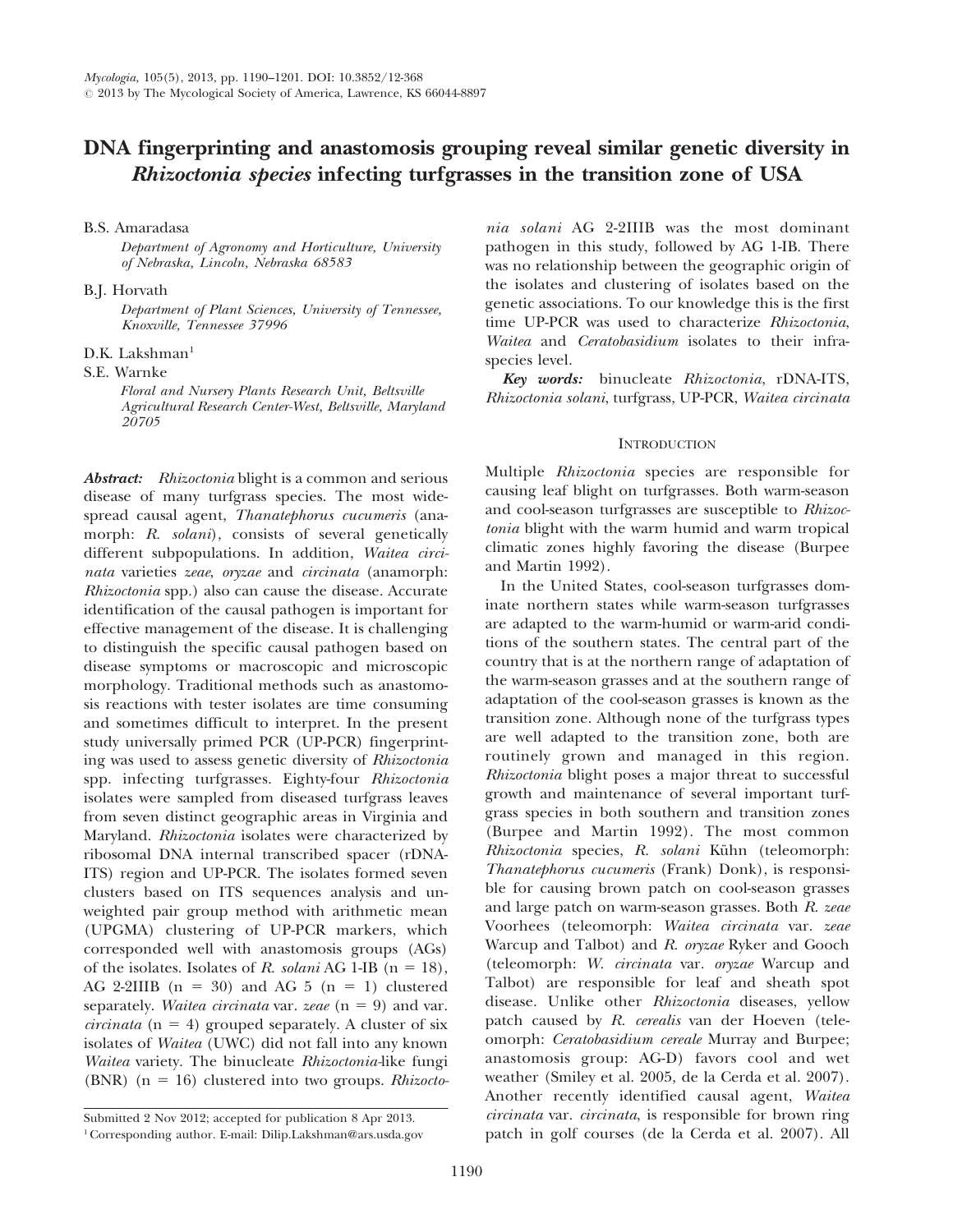aforementioned species have multinucleate cells except R. cerealis, which is a binucleate species. There are reports of other binucleate Rhizoctonia-like fungi (BNR) being isolated from turfgrass swards or soils (Hurd and Grisham 1983, Burpee and Goulty 1984, Burpee and Martin 1992). Those isolates differ from R. cerealis in physiological characters and anastomosis reactions. In general, diseased turfgrasses develop circular areas of blighted brown leaves. Therefore, reliance on field symptoms to identify Rhizoctonia causal agents can be misleading. Microscopically all Rhizoctonia species look similar in the asexual state and typically characterized by nonsporulating mycelia with 90 degree branches having dolipore septa (Smiley et al. 2005). The sexual stage of the causal pathogens is rare in nature and difficult to induce in vitro.

Rhizoctonia species and anastomosis groups (AGs) vary in sensitivity to commonly applied fungicides (Martin et al. 1984a, b; Carling et al. 1990; Kataria et al. 1991; Kataria and Gisi 1996; Campion et al. 2003). In addition, different *Rhizoctonia* species have different temperature ranges most conducive for causing disease. Therefore accurate identification of the causal pathogen is important to predict disease progression and make future disease management decisions. Moreover, knowledge on the prevalence and distribution of pathogenic Rhizoctonia isolates is important for selecting appropriate turfgrass germplasm with resistance to Rhizoctonia blight.

The classical method of grouping and identification of Rhizoctonia isolates is based on anastomosis, which is the hyphal fusion reactions of vegetatively compatible isolates, with tester isolates. Anastomosis groups also represent genetic isolation (Ogoshi 1987, Carling 1996). Research has reported six AGs of R. solani capable of infecting turfgrasses (Burpee and Martin 1992, Zhang and Dernoeden 1995). However, anastomosis reactions can be difficult to interpret and are time consuming. Some AGs have been divided further into subgroups to reflect differences observed in the culture appearance, morphology, host range, pathogenicity, thiamine requirements and hyphal fusion frequency. These subgroups within a single AG exhibit compatible anastomosis reactions and hence are not distinguishable (Carling 1996). Under these circumstances, AGs may not provide sufficient information on genetic variation and taxonomic relationships among isolates (Carling 1996, Lübeck 2004). Therefore, additional identification methods are needed to supplement anastomosis reactions.

Since the mid-1990s, many studies of Rhizoctonia species have used primers specific to ribosomal DNA internal transcribed spacer (rDNA-ITS) regions for evaluating genetic diversity among and within anastomosis groups

(Boysen et al. 1996, Kuninaga et al. 1997, Kuninaga et al. 2000, Gonzalez et al. 2001, Hsiang and Dean 2001, Pannecoucque and Höfte 2009). Although analysis of the ITS region is a well tested method for identifying Rhizoctonia species, it can be cost prohibitive for investigating a large number of samples. Some isolates are difficult to sequence without cloning, which adds time and cost to the analysis. The advancement of technology and automated sequencing has made the analysis of DNA fingerprinting profiles significantly less expensive than ITS sequencing. Various PCR-based DNA fingerprinting methods have been used for identification and classification of *Rhizoctonia* species (Lübeck and Poulsen 2001, Sharon et al. 2006). Some fingerprinting techniques are more suited for characterizing individuals within an AG rather than among different AGs (Cubeta and Vilgalys 1997, Sharon et al. 2006). The universally primed PCR (UP-PCR) is a fingerprinting technique that generates multiple DNA fragments from an organism without prior knowledge of its DNA sequence. The main difference between UP-PCR and the well known random amplified polymorphic DNA (RAPD) technique is the length of the primers used. Universal primers (UP) are longer (15– 21 nt) than conventional RAPD primers (typically 10 nt) and designed to anneal under more stringent conditions (52–60 C) ensuring higher reproducibility of banding profiles (Trigiano et al. 2004, Lübeck and Lübeck 2005). Lübeck and Poulsen (2001) found considerable variation in UP-PCR banding profiles among isolates of R. solani from AGs and AG subgroups. However they did not include Waitea or Ceratobasidum species in their study.

Only a few studies have investigated the genetic diversity of Rhizoctonia species causing disease on cool-season turfgrasses in Virginia and Maryland, located within the transition zone of the United States. The primary objectives of this study were to investigate the genetic diversity of Rhizoctonia isolates causing brown patch in VA and MD and determine whether UP-PCR fingerprinting simultaneously can characterize isolates by their appropriate AG. Furthermore, we hypothesized a correlation between geographic location within the transition zone and the genetic relationships of the isolates.

#### MATERIALS AND METHODS

Sample collection and pathogen isolation.—Isolates of Rhizoctonia were collected from diseased turfgrasses during summer months of 2008 and 2009 (APHIS permit No. P526P-09-02509). They were collected from less intensively managed tall fescue lawns and more intensively managed golf courses in VA and MD (TABLE I, SUPPLEMEN-TARY FIG. 1). Fungal isolates collected per site were 9–20. Diseased leaf pieces were rinsed in distilled water and placed onto 2% water agar plates. Rhizoctonia-like cultures were verified based on microscopic observations and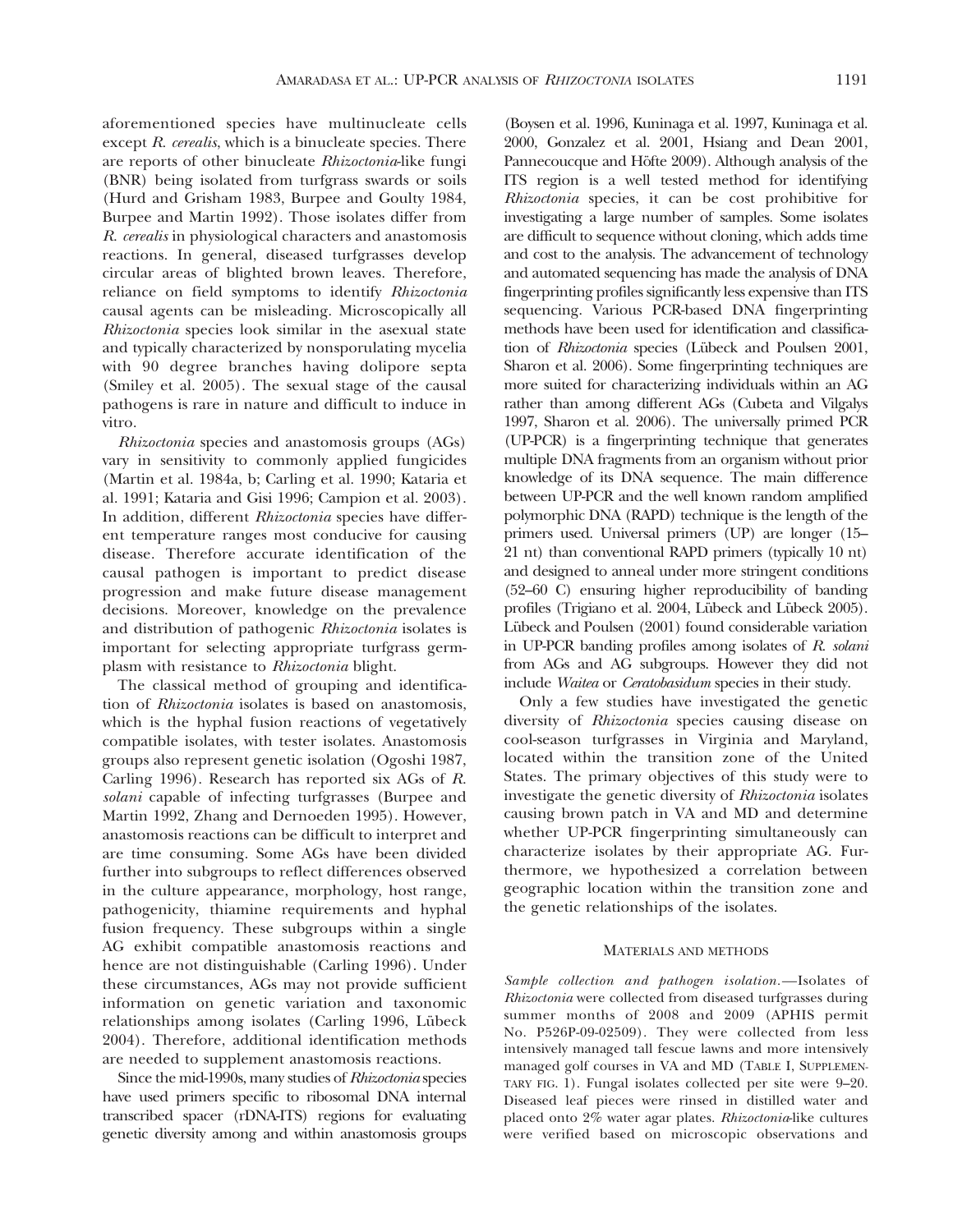transferred to Petri plates with quarter-strength potato dextrose agar ( $\frac{1}{4} \times$  PDA) (Difco Laboratories, Detroit, Michigan) for obtaining pure cultures. Vials of sterile wheat seeds were inoculated with Rhizoctonia cultures for long term preservation. Once Rhizoctonia isolates had fully colonized the substrate, 15% glycerol was added to the vials, which were stored at  $-75$  C.

A total of 84 randomly selected Rhizoctonia isolates from six sites were used (TABLE I). Waitea species first were identified from the sample, based on colony morphology (i.e. formation of salmon pink to orange sclerotia) when cultured on PDA plates. Isolates that did not belong to Waitea species were grouped into binucleates and multinucleates by staining with 4', 6-diamidino-2-phenylindole (DAPI) and observing under a fluorescence microscope for number of nuclei present per fungal cell.

Anastomosis grouping.—Where possible isolates of Rhizoctonia were grouped into their respective AGs using tester isolates of R. solani, Waitea circinata varieties and binucleate R. cerealis. Isolate pairing was done on large Petri plates having a thin layer of 1.5% water agar. A mycelial plug of the tester strain was placed at the center and paired with three plugs of the field isolate placed near the edge of the plate at equal distance from each other. An inverted phase contrast microscope was used to observe hyphal pairings. Hyphal fusion reactions observed with one field plug and the center tester isolate were considered one replicate and therefore one plate consisted of three replicates of hyphal fusion reactions. Grouping of unknown isolates into their respective AGs were done in accordance to the method described by Carling et al. (2002) and Macnish and Carling (1997).

DNA extraction and assembling and displaying relevant ITS sequences.—The QIAGEN DNeasy plant mini kit (QIAGEN Inc., Valencia, California) was used for DNA extraction from isolates according to the manufacturer's instructions. The ITS region of fungal DNA from the isolates collected in this study was amplified with the primer set of ITS1 (5'-TCCGTAGGTGAACCTGCGG-3') and ITS4 (5'-TCCTCCGCTTATTGATATGC-3') (White et al. 1990) with the method of Hsiang and Dean (2001) and Pannecoucque and Höfte (2009). Purified ITS templates were amplified with the Big Dye® Terminator  $3.1$  Cycle Sequencing Kit (Applied Biosystems, Foster City, California) according to the manufacturer's protocol. The amplified products were sequenced by an Applied Biosystems 3730 Genetic Analyzer (Applied Biosystems). Published ITS sequences of relevant Rhizoctonia AGs along with species and varieties of Waitea and Ceratobasidium ITS sequences were downloaded from GenBank and aligned with our sequences. Consensus sequences of each isolate were obtained by assembling the forward and reverse sequences with the Lasergene SeqMan suite (DNASTAR, Madison, Wisconsin). The sequence data of all isolates were aligned by the Clustal W algorithm in MEGA 5.0 (Tamura et al. 2011). The alignments were manually adjusted to optimize the alignment. A phylogenetic tree was created from distance matrix values by the neighbor-joining method (Saitou and Nei 1987) with MEGA 5. The clades of the tree

were midpoint rooted and branch support was calculated by bootstrap analysis based on 500 replicate heuristic searches.

UP-PCR product generation.—A UP-PCR reaction mixture of  $25 \mu L$  containing  $1 \times$  standard Taq polymerase reaction buffer (10 mM Tris-HCl,  $1.5$  mM  $MgCl<sub>2</sub>$ ,  $50$  mM KCl) (New England Biolabs, Ipswich, Massachusetts), 0.2 mM dNTPs, 0.4  $\mu$ M of primer, 30–50 ng DNA template and 1 U Taq polymerase (New England Biolabs) were used for each reaction. Four UP primers initially were tested with 10 Rhizoctonia isolates to determine which primers generate multiple fragments. Successful primers were tagged with fluorescent dye 6-FAM to facilitate data collection on the Applied Biosystems 3730 Genetic Analyzer. The primers L45 (5'-GTAAAACGACGGCCAGT-3'), L15/AS19 (5'-GAGGG TGGCGGCTAG-3'), AS15 (5'-GGCTAAGCGGTCGTTAC-3'), and L21(5'-GGATCCGAGGGTGGCGGTTCT-3') (Cumagun et al. 2000, Lübeck and Lübeck 2005) were tested. The UP-PCR was performed in a PTC-200 thermo-cycler (MJ Research, Ramsey, Minnesota). The initial denaturation was done at 94 C for 2 min, followed by 35 cycles of DNA denaturation at 94 C for 1 min, primer annealing at 52 C for 1 min and primer extension at 72 C for 1 min. A final extension step was performed at 72 C for 10 min. Based on the number and clarity of peaks, L21 and L15/AS19 primers were selected. These primers were also tested for reproducibility by repeating UP-PCR reaction two times with the same set of Rhizoctonia isolates. Because the banding profiles were highly uniform, these primers were used on the larger collection of isolates (see TABLE I). Five tester isolates of Rhizoctonia, namely AVGCAV (W. circinata var. zeae, origin: annual bluegrass, USA), BSCCST (W. circinata var. circinata, origin: annual bluegrass, USA), 87NEP (W. circinata var. oryzae, origin: rice, Japan), Rh 146 (R. solani AG 2-2IIIB, origin: creeping bentgrass, USA) and Rh 102/T (R. solani AG 5, origin: unknown) also were used in the analysis. The first two isolates were obtained from Frank Wong, University of California, Riverside. The third isolate, originally sampled by Takeshi Toda of Japan, was obtained from Lane Tredway, North Carolina State University, Raleigh. The fourth and fifth isolates were provided by Lee Burpee, University of Georgia, Athens.

Analysis of UP-PCR data.—PCR products were prepared for analysis by mixing  $0.75 \mu L$  each sample with 10  $\mu L$  Hi-Di Formamide (Applied Biosystems) and  $0.4 \mu L$  the internal marker GeneScan<sup>TM</sup> 1200 LIZ® (Applied Biosystems). The samples were denatured for 5 min at 94 C and chilled immediately for several minutes on ice before being loaded on the Applied Biosystems 3730 Genetic Analyzer. The GeneScan<sup>TM</sup> 1200 LIZ<sup>®</sup> has the ability to size fragments of 20–1200 bp, however amplified bands smaller than 50 bases were not scored. GeneMapper® 3.7 (Applied Biosystems) was used to analyze the data files obtained from the Applied Biosystems 3730 Genetic Analyzer. UP-PCR profiles are binomially scored as zeros and ones by this software. A zero represents no fragment and a one indicates presence of a band of a particular length. The binary table was processed by converting it to a distance matrix based on Nei and Li (1979) distance method with the RESTDIST option of PHYLIP 3.68 (http://evolution.genetics.washington.edu/phylip.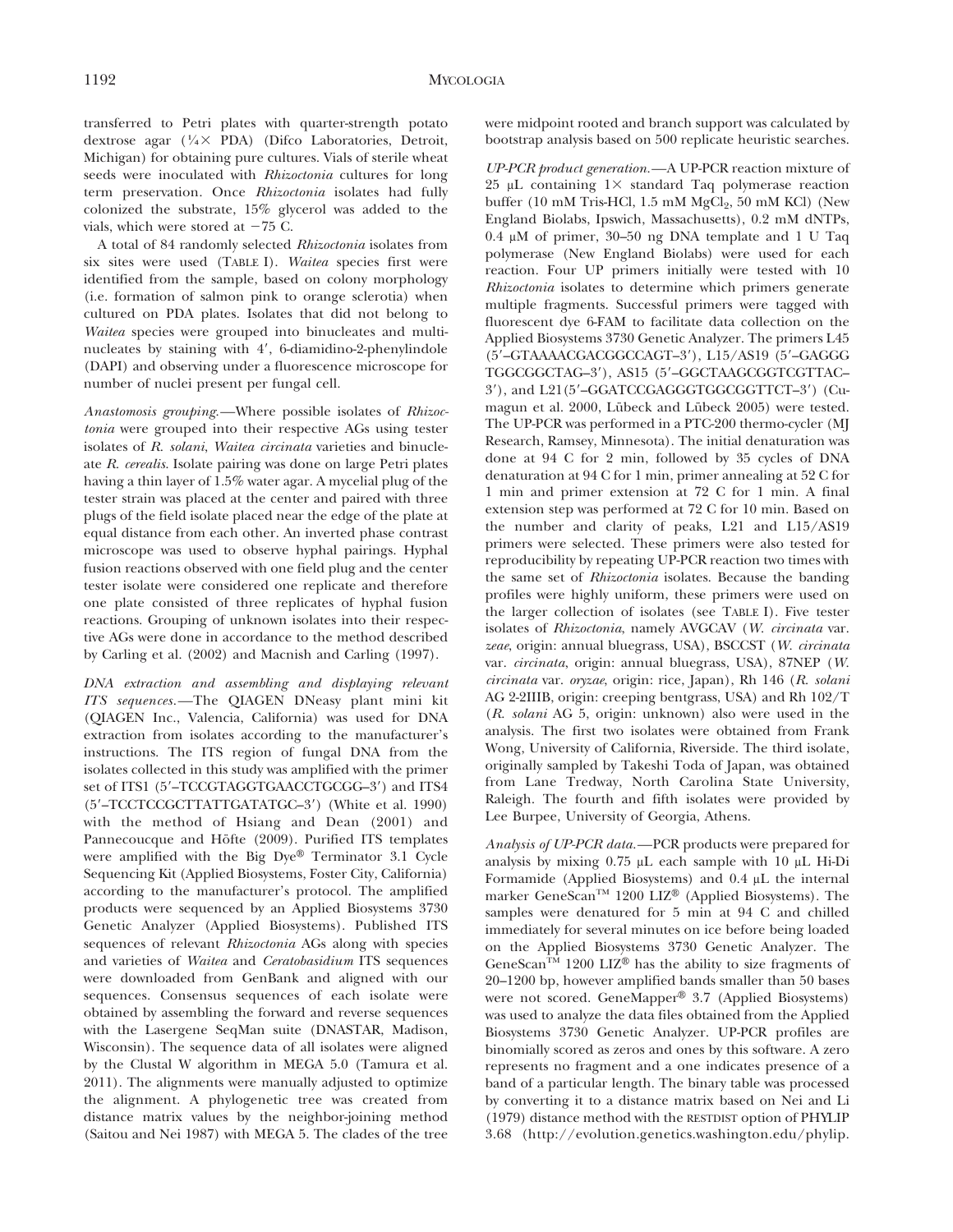TABLE I. Geographic origin, host, management type, species, anastomosis group and GenBank accession number of isolates used in this study<sup>a</sup>

|                   |                |             | Management | Species              |             | GenBank         |
|-------------------|----------------|-------------|------------|----------------------|-------------|-----------------|
| Isolate type      | Origin         | Host        | acronym    | group                | Anastomosis | accession no.   |
|                   |                |             |            |                      |             |                 |
| <b>ANP 202B</b>   | Annapolis, MD  | Tall fescue | Lawn       | <b>Rs</b>            | AG 2-2IIIB  | JX631193        |
| <b>ANP 205A</b>   | Annapolis, MD  | Tall fescue | Lawn       | <b>Rs</b>            | AG 2-2IIIB  | JX631194        |
| <b>ANP 205B2</b>  | Annapolis, MD  | Tall fescue | Lawn       | <b>Rs</b>            | AG 2-2IIIB  | JX631195        |
| ANP 309A          | Annapolis, MD  | Tall fescue | Lawn       | <b>Rs</b>            | AG 2-2IIIB  | JX631196        |
| <b>ANP 301B</b>   | Annapolis, MD  | Tall fescue | Lawn       | <b>Rs</b>            | AG 1-IB     | <b>IX631170</b> |
| <b>ANP 306B</b>   | Annapolis, MD  | Tall fescue | Lawn       | $\mathbf{R}s$        | AG 1-IB     | JX631171        |
| <b>ANP 107</b>    | Annapolis, MD  | Tall fescue | Lawn       | <b>BNR</b>           | unknown     | JX631214        |
| <b>ANP 109B</b>   | Annapolis, MD  | Tall fescue | Lawn       | <b>UWC</b>           | <b>WAG</b>  | JX631224        |
| <b>ANP 304</b>    | Annapolis, MD  | Tall fescue | Lawn       | <b>UWC</b>           | <b>WAG</b>  | JX631225        |
| BELT 114          | Beltsville, MD | Tall fescue | Lawn       | <b>Rs</b>            | AG 2-2IIIB  | JX631189        |
| <b>BELT 150</b>   | Beltsville, MD | Tall fescue | Lawn       | <b>Rs</b>            | AG 2-2IIIB  | JX631190        |
| BELT 262          | Beltsville, MD | Tall fescue | Lawn       | <b>Rs</b>            | AG 2-2IIIB  | JX631191        |
| <b>BELT 26</b>    | Beltsville, MD | Tall fescue | Lawn       | <b>Rs</b>            | $AG$ 1-IB   | JX631156        |
| <b>BELT 2</b>     | Beltsville, MD | Tall fescue | Lawn       | <b>Rs</b>            | $AG$ 1-IB   | JX631157        |
| <b>BELT 122</b>   | Beltsville, MD | Tall fescue | Lawn       | <b>BNR</b>           | unknown     | JX631205        |
| <b>BELT 17</b>    | Beltsville, MD | Tall fescue | Lawn       | <b>BNR</b>           | unknown     | JX631220        |
| <b>BELT 5</b>     | Beltsville, MD | Tall fescue | Lawn       | Wcz                  | WAG-Z       | JX631239        |
| <b>BELT 159</b>   | Beltsville, MD | Tall fescue | Lawn       | Wcz                  | WAG-Z       | JX631237        |
| BELT 228          | Beltsville, MD | Tall fescue | Lawn       | <b>UWC</b>           | <b>WAG</b>  | JX631221        |
| <b>BLBG6</b>      | Blacksburg, VA | CBG/ABG     | Golf green | <b>Rs</b>            | AG 2-2IIIB  | JX631186        |
| BLBG 13           | Blacksburg, VA | CBG/ABG     | Golf green | <b>Rs</b>            | AG 2-2IIIB  | JX631185        |
| BLBG 20C          | Blacksburg, VA | CBG/ABG     | Golf green | <b>Rs</b>            | AG 2-2IIIB  | JX631180        |
| <b>BLBG 22C</b>   | Blacksburg, VA | CBG/ABG     | Golf green | <b>Rs</b>            | AG 2-2IIIB  | JX631181        |
| BLBG 32C          | Blacksburg, VA | CBG/ABG     | Golf green | <b>Rs</b>            | AG 2-2IIIB  | JX631182        |
| <b>BLBG</b> 320   | Blacksburg, VA | Tall fescue | Lawn       | <b>Rs</b>            | AG 1-IB     | JX631162        |
| <b>BLBG</b> 510   | Blacksburg, VA | Tall fescue | Lawn       | <b>Rs</b>            | AG 1-IB     | JX631165        |
| <b>BLBG</b> 430   | Blacksburg, VA | Tall fescue | Lawn       | <b>Rs</b>            | AG 1-IB     | JX631164        |
| <b>BLBG</b> 350   | Blacksburg, VA | Tall fescue | Lawn       | <b>Rs</b>            | $AG$ 1-IB   | <b>IX631163</b> |
| <b>BLBG 211</b>   | Blacksburg, VA | CBG/ABG     | Golf green | Wcc                  | <b>WAG</b>  | JX631228        |
| <b>BLBG 216</b>   | Blacksburg, VA | CBG/ABG     | Golf green | Wcc                  | <b>WAG</b>  | JX631229        |
| <b>BLBG 202</b>   | Blacksburg, VA | CBG/ABG     | Golf green | Wcc                  | <b>WAG</b>  | JX631230        |
| BLBG <sub>8</sub> | Blacksburg, VA | CBG/ABG     | Golf green | Wcc                  | <b>WAG</b>  | JX631227        |
| <b>HDN 102</b>    | Herndon, VA    | CBG/ABG     | Golf green | <b>Rs</b>            | AG 2-2IIIB  | JX631201        |
| HDN 208By         | Herndon, VA    | Tall fescue | Golf rough | <b>Rs</b>            | AG 2-2IIIB  | JX631202        |
| <b>HDN 225</b>    | Herndon, VA    | Tall fescue | Golf rough | <b>Rs</b>            | AG 2-2IIIB  | JX631203        |
| <b>HDN</b> 111A   | Herndon, VA    | Tall fescue | Golf rough | <b>Rs</b>            | $AG$ 1-IB   | <b>IX631166</b> |
| <b>HDN 122A</b>   | Herndon, VA    | Tall fescue | Golf rough | <b>Rs</b>            | AG 1-IB     | JX631167        |
| <b>HDN 302</b>    | Herndon, VA    | Tall fescue | Golf rough | <b>Rs</b>            | AG 1-IB     | JX631168        |
| <b>HDN 209</b>    | Herndon, VA    | Tall fescue | Golf rough | <b>BNR</b>           | unknown     | JX631213        |
| <b>HDN 221</b>    | Herndon, VA    | Tall fescue | Golf rough | $\operatorname{BNR}$ | unknown     | JX631216        |
| <b>HDN 324A</b>   | Herndon, VA    | CBG/ABC     | Golf green | $\operatorname{BNR}$ | unknown     | JX631217        |
| <b>HDN 325B</b>   | Herndon, VA    | CBG/ABG     | Golf green | <b>BNR</b>           | unknown     | JX631215        |
|                   | Herndon, VA    | Tall fescue | Golf rough | Wcz                  | WAG-Z       | JX631235        |
| <b>HDN 115A</b>   |                | Tall fescue | Golf rough | Wcz                  | WAG-Z       |                 |
| <b>HDN 211</b>    | Herndon, VA    |             |            |                      |             | JX631236        |
| <b>HDN 222A</b>   | Herndon, VA    | Tall fescue | Golf rough | <b>UWC</b>           | <b>WAG</b>  | JX631226        |
| LB 312            | Leesburg, VA   | Tall fescue | Lawn       | <b>Rs</b>            | AG 2-2IIIB  | JX631192        |
| LB 317            | Leesburg, VA   | Tall fescue | Lawn       | Rs                   | AG 2-2IIIB  | JX631183        |
| LB 325            | Leesburg, VA   | Tall fescue | Lawn       | <b>Rs</b>            | AG 2-2IIIB  | JX631184        |
| LB 4118B          | Leesburg, VA   | Tall fescue | Golf rough | Rs                   | AG 2-2IIIB  | JX631197        |
| LB 4303           | Leesburg, VA   | Tall fescue | Golf rough | <b>Rs</b>            | AG 2-2IIIB  | JX631198        |
| LB 4316           | Leesburg, VA   | CBG/ABG     | Golf green | <b>Rs</b>            | AG 2-2IIIB  | JX631199        |
| LB 4319           | Leesburg, VA   | Tall fescue | Golf rough | Rs                   | AG 2-2IIIB  | JX631200        |
| LB 123            | Leesburg, VA   | Tall fescue | Lawn       | Rs                   | AG 1-IB     | JX631158        |
| LB 124            | Leesburg, VA   | Tall fescue | Lawn       | $\mathbf{R}s$        | AG 1-IB     | JX631159        |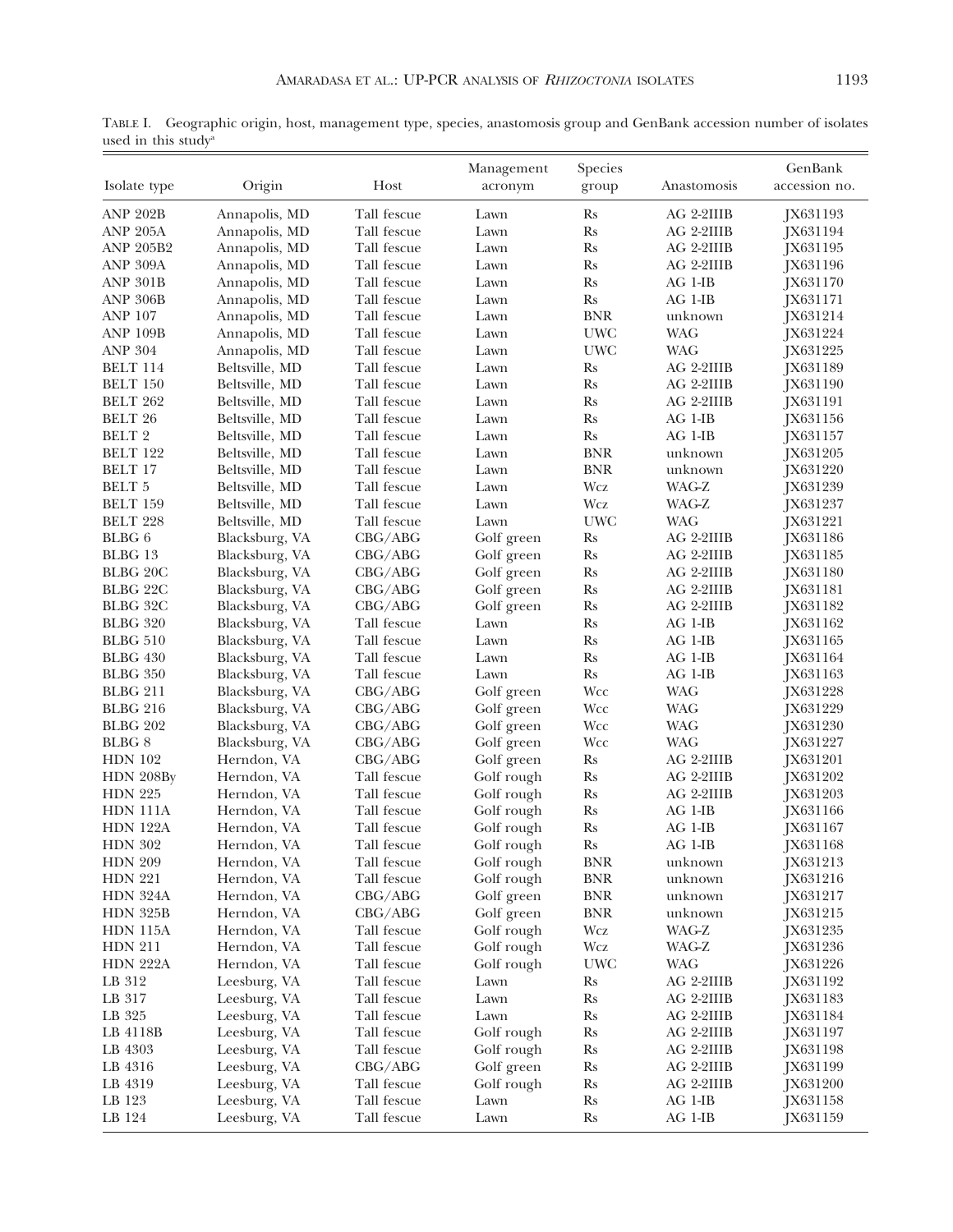| Isolate type   | Origin         | Host        | Management<br>acronym | <b>Species</b><br>group | Anastomosis | GenBank<br>accession no. |
|----------------|----------------|-------------|-----------------------|-------------------------|-------------|--------------------------|
| LB 127         | Leesburg, VA   | Tall fescue | Lawn                  | $\mathbf{R}$ s          | $AG$ 1-IB   | <b>IX631160</b>          |
| LB 234         | Leesburg, VA   | Tall fescue | Lawn                  | <b>Rs</b>               | $AG$ 1-IB   | [X631161]                |
| LB 4217        | Leesburg, VA   | Tall fescue | Golf rough            | Rs                      | $AG$ 1-IB   | JX631169                 |
| LB 204         | Leesburg, VA   | Tall fescue | Lawn                  | <b>Rs</b>               | AG 5        | IX631204                 |
| LB 226         | Leesburg, VA   | Tall fescue | Lawn                  | <b>BNR</b>              | unknown     | JX631206                 |
| LB 4202A       | Leesburg, VA   | Tall fescue | Golf rough            | <b>BNR</b>              | unknown     | [X631219]                |
| LB 4214A       | Leesburg, VA   | Tall fescue | Golf rough            | <b>BNR</b>              | unknown     | [X631218]                |
| LB 319         | Leesburg, VA   | Tall fescue | Lawn                  | Wcz                     | WAG-Z       | IX631233                 |
| LB 228         | Leesburg, VA   | Tall fescue | Lawn                  | Wcz                     | WAG-Z       | JX631234                 |
| LB 4116        | Leesburg, VA   | Tall fescue | Golf rough            | Wcz                     | WAG-Z       | [X631238]                |
| LB 4220        | Leesburg, VA   | CBG/ABG     | Golf green            | <b>UWC</b>              | <b>WAG</b>  | JX631222                 |
| <b>BSF 69</b>  | Richmond, VA   | Tall fescue | Lawn                  | $\mathbf{R}$ s          | AG 2-2IIIB  | JX631176                 |
| <b>BSF 50</b>  | Richmond, VA   | Tall fescue | Lawn                  | Rs                      | AG 2-2IIIB  | [X631175]                |
| <b>BSF 42</b>  | Richmond, VA   | Tall fescue | Lawn                  | Rs                      | AG 2-2IIIB  | [X631174]                |
| <b>BSF 90</b>  | Richmond, VA   | Tall fescue | Lawn                  | $\mathbf{R}$ s          | AG 2-2IIIB  | JX631177                 |
| <b>BSF 207</b> | Richmond, VA   | Tall fescue | Lawn                  | <b>Rs</b>               | AG 2-2IIIB  | [X631178]                |
| <b>BSF 209</b> | Richmond, VA   | Tall fescue | Lawn                  | Rs                      | AG 2-2IIIB  | JX631179                 |
| <b>BSF 214</b> | Richmond, VA   | Tall fescue | Lawn                  | <b>Rs</b>               | AG 2-2IIIB  | JX631188                 |
| <b>BSF 127</b> | Richmond, VA   | Tall fescue | Lawn                  | <b>Rs</b>               | AG 2-2IIIB  | [X631187]                |
| <b>BSF 224</b> | Richmond, VA   | Tall fescue | Lawn                  | <b>BNR</b>              | unknown     | [X631212]                |
| <b>BSF 13</b>  | Richmond, VA   | Tall fescue | Lawn                  | <b>UWC</b>              | <b>WAG</b>  | JX631223                 |
| <b>PW 326</b>  | Woodbridge, VA | Tall fescue | Lawn                  | $\mathbf{R}$ s          | $AG$ 1-IB   | <b>IX631173</b>          |
| <b>PW 353</b>  | Woodbridge, VA | Tall fescue | Lawn                  | <b>Rs</b>               | $AG$ 1-IB   | JX631172                 |
| <b>PW 154</b>  | Woodbridge, VA | Tall fescue | Lawn                  | <b>BNR</b>              | unknown     | JX631207                 |
| <b>PW 205</b>  | Woodbridge, VA | Tall fescue | Lawn                  | <b>BNR</b>              | unknown     | JX631208                 |
| <b>PW 216</b>  | Woodbridge, VA | Tall fescue | Lawn                  | <b>BNR</b>              | unknown     | JX631209                 |
| PW 249         | Woodbridge, VA | Tall fescue | Lawn                  | <b>BNR</b>              | unknown     | JX631210                 |
| <b>PW 341</b>  | Woodbridge, VA | Tall fescue | Lawn                  | <b>BNR</b>              | unknown     | [X631211]                |
| <b>PW 220</b>  | Woodbridge, VA | Tall fescue | Lawn                  | Wcz                     | WAG-Z       | JX631232                 |
| PW 119         | Woodbridge, VA | Tall fescue | Lawn                  | Wcz                     | WAG-Z       | IX631231                 |

TABLE I. Continued

<sup>a</sup>ABG = annual bluegrass; CBG = creeping bentgrass; Rs = R. solani; BNR = binucleate Rhizoctonia-like fungi; Wcz = W. circinata var. zeae; Wcc = W. circinata var. circinata; UWC = unidentified W. circinata species.

html). The distance matrix was imported into MEGA 5 for dendrogram constructing based on the unweighted pair group method with arithmetic mean (UPGMA) method (Sneath and Sokal 1973).

#### **RESULTS**

Isolate composition.—Isolate identification by molecular techniques indicated that R. solani AG 2-2IIIB is the most common pathogen causing Rhizoctonia blight in the surveyed areas. Isolates of AG 2-2IIIB made up 36% (30/84) of the total sample, followed by isolates of AG 1-IB representing  $21\%$  (18/84) of the sample. Isolates of AG 2-2IIIB were collected from all sites except Woodbridge while isolates of AG 1-IB were present in all surveyed areas expect Richmond (TABLE I). Rhizoctonia solani AG 5 was the least common pathogen among sampled turfgrasses in this study; a single isolate was collected from Leesburg,

Virginia. Waitea circinata var. zeae (Wcz) was the most dominant Waitea species present in the surveyed areas representing  $11\%$  (9/84) of the isolates. Isolates of Wcz were present in low numbers in all locations east of Richmond (SUPPLEMENTARY FIG. 1, TABLE I). There were four isolates of W. *circinata* var. *circinata* (Wcc) and all of these isolates were collected from Blacksburg, Virginia. Six unknown W. circinata (UWC) isolates also were collected from Herndon, Leesburg, Richmond, Beltsville and Annapolis (TABLE I). Isolates of BNR were identified in most locations and represented 16% (16/84) of the total sample. All isolates of R. solani  $(n = 7)$  from creeping bentgrass/annual bluegrass (Agrostis stolonifera L./Poa annua L.) (CBG/ABG) putting greens belonged to AG 2-2IIIB (TABLE I). Putting green samples also gave four isolates of Wcc, two isolates of BNR and a single isolate of UWC. We summarized the Rhizoctonia isolates collected from different host species (TABLE II).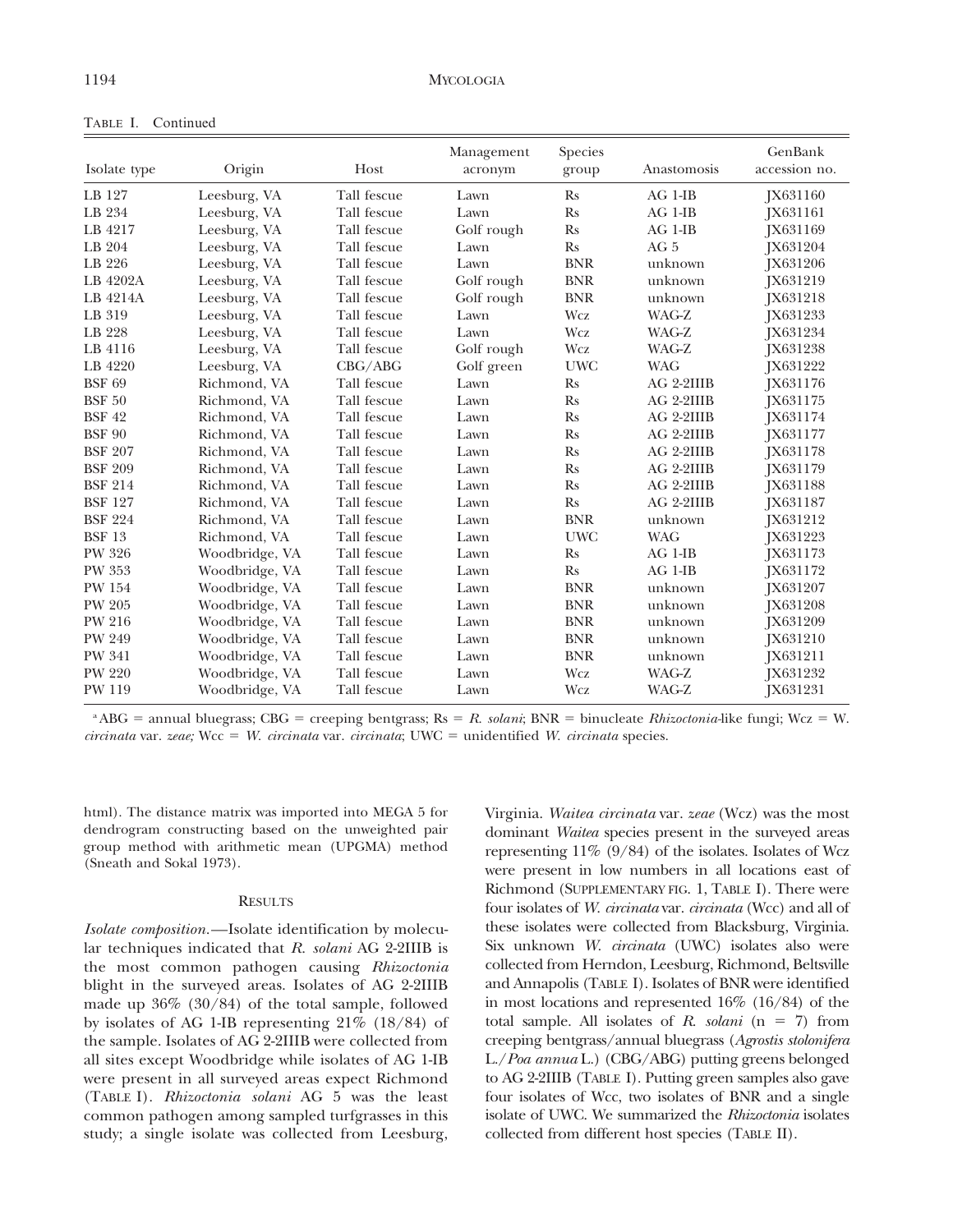

FIG. 1. The neighbor-joining tree of *Rhizoctonia* isolates based on ITS region sequences. Bootstrap values greater than 75% assessed by 500 replications are shown next to the branches. Clades having isolates of binucleate Rhizoctonia-like fungi (BNR) and Waitea circinata have been collapsed to show the entire phylogenetic tree. The tree is midpoint rooted. AF354116, AF153778, AF354113, AY152695, AB122133 and AB122134 are GenBank accession numbers of R solani ITS sequences. The anastomosis groups AG 1-IA, 1-IB, 2-2IIIB and 5 are indicated in the tree.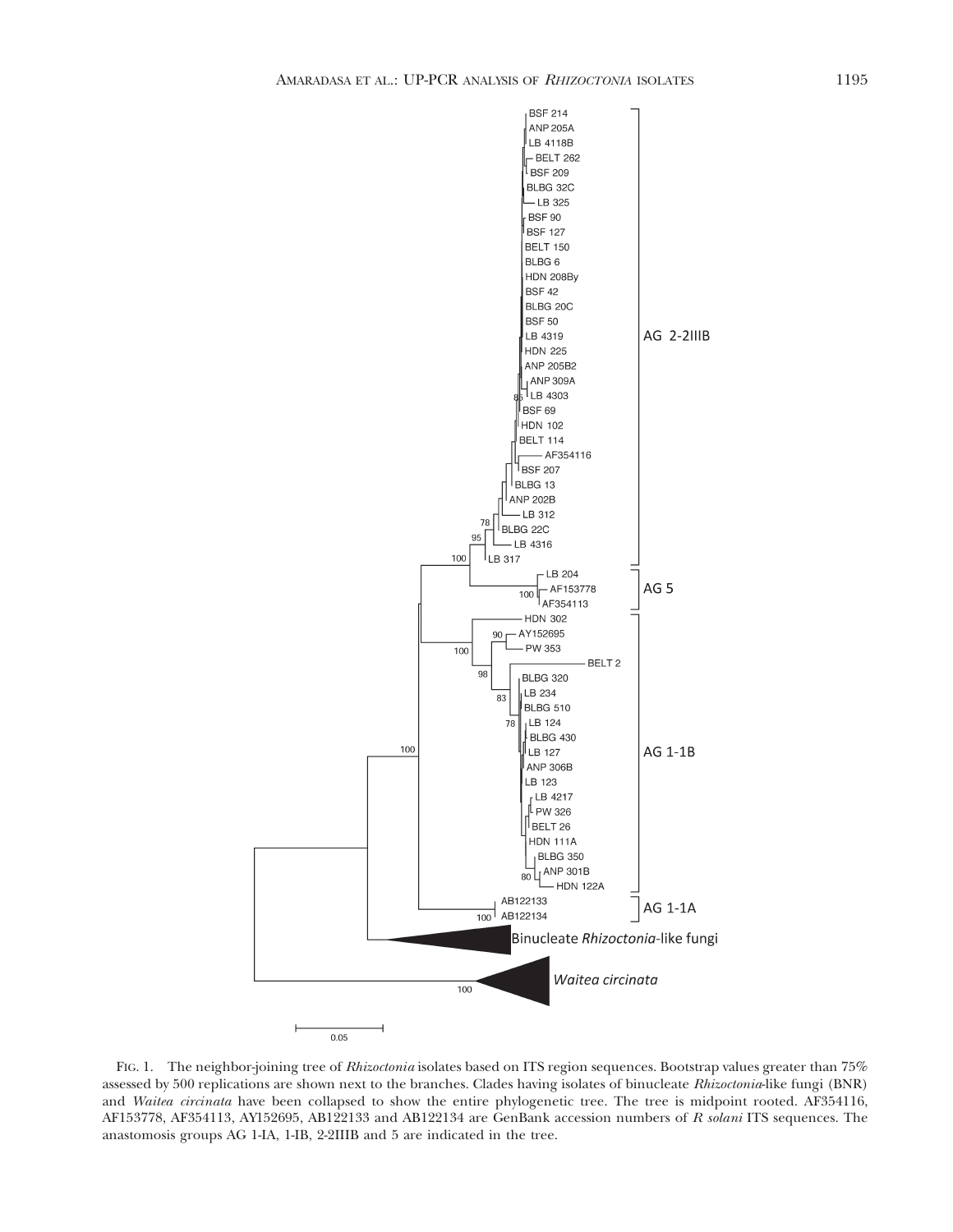TABLE II. Rhizoctonia isolates based on host species<sup>a</sup>

| <i>Rhizoctonia</i><br>group | No. of<br>tall fescue | No. of<br>isolates from isolates from<br>CBG/ABG |
|-----------------------------|-----------------------|--------------------------------------------------|
| R. solani AG 1-IB           | 18                    |                                                  |
| AG 2-2IIIB                  | 23                    |                                                  |
| AG $5$                      |                       |                                                  |
| W. circinata var. zeae      | 9                     |                                                  |
| W. circinata var. circinata |                       | 4                                                |
| Unidentified W. circinata   | 5                     |                                                  |
| Binucleate Rhizoctonia-     |                       |                                                  |
| like fungi                  | 14                    | 2                                                |
| Total                       | 70                    | 14                                               |

 ${}^{\rm a}$ CBG = creeping bentgrass; ABG = annual bluegrass.

Anastomosis grouping.—Anastomosis reactions made it possible to group  $R$ . *solani* isolates into aforementioned three AGs, AG 1 ( $n = 18$ ), AG 2 ( $n = 30$ ) and AG  $5$  (n = 1). Anastomosis reactions could not resolve AG subgroups. For example, perfect hyphal fusion reactions were observed for both AG 1-IA and AG 1-IB testers when paired with suspected isolates of AG 1. Subsequent molecular identification indicated R. solani AG 1 and AG 2 isolates belonged to subgroups IB and 2IIIB respectively. Isolates of BNR  $(n = 16)$  did not anastomose with any tester isolates including binucleate AG-D (R. cerealis). Field isolates having characters of Waitea species (orange to pink, spherical to irregular sclerotia on  $\frac{1}{4} \times$  PDA plates) anastomosed with all three W. circinata testers but did not pair with testers of R. solani or R. cerealis.

ITS analysis.—The amplified ITS region for the investigated Rhizoctonia isolates produced DNA fragments between 550 and 700 bp. The aligned sequences consisted of 529 nucleotide positions including gaps. Phylogenetic analysis of ITS sequences revealed well supported clades for R. solani, W. circinata and BNR isolates (FIG. 1). Rhizoctonia solani isolates grouped into three clusters with bootstrap values of  $>94\%$  (FIG. 1), and they correspond well with previously identified AGs or AG subgroups (i.e. AG 1-IB, AG 2-2IIIB, AG 5). ITS sequences obtained from GenBank grouped with corresponding clusters of field isolates (FIG. 1). ITS sequences of W. circinata grouped into four clades (FIG. 2). Two clades corresponded with Wcz and Wcc. The third clade included six UWC isolates and out of those five isolates grouped closely with W. circinata var. agrostis GenBank sequences (AB213572, AB213578) and the remaining isolate (BSF 13) grouped closely with W. circinata var. prodigus isolated from Florida golf courses (accession numbers HM597146, HM597147) (Kammerer et al. 2011). None of the studied isolates

grouped with W. *circinata* var. oryzae accessions (AB213588, AB213589, AJ000195). Two isolates (BELT 05, BELT 159) with macroscopic features of W. circinata var. zeae grouped outside all W. circinata clades described above.

Out of 16 BNR isolates, 15 grouped together while one isolate (BELT 17) grouped separately (FIG. 2). Based on the sequence information, this isolate is more similar to AG-D (GenBank accessions numbers AB198693, AB198714) than other BNR isolates. There was no relationship between geographic origin of isolates and their genetic profiles because Rhizoctonia isolates within a clade represent most of the sampling sites. However, isolates of Wcc were found only from Blacksburg, Virginia, while isolates of Wcz were not identified from Blacksburg or Richmond, Virginia.

UP-PCR analysis.—UP-PCR analysis included all isolates (TABLE I) except HDN 209. Isolate HDN 209 was removed from the analysis because the UP-PCR fingerprint was difficult to resolve. Primer L21 produced a total of 373 amplified products for the total sample set including tester isolates. Primer L15/ AS19 gave 380 amplified products across all isolates. The dendrogram derived from the UP-PCR fingerprint data (FIG. 3) corresponds well with the phylogram based on ITS sequences. The BNR isolates BELT 17 and PW 249 clustered separately from the rest of the BNR group (FIG. 3). In contrast to ITS analysis, UP-PCR clustered BELT 5 and BELT 159 within Wcz group (FIG. 3).

The primer combinations L21 and L15/AS19 generated 233 amplified products for the AG 2-2IIIB group consisting of 30 isolates (SUPPLEMENTARY FIG. 2). Only two of the amplified products were monomorphic across all isolates. The AG 1-IB group consisting of 18 isolates produced 228 amplified fragments, two of which were monomorphic. The lowest number of amplified products was observed in the Wcc group consisting of four isolates. This group produced 81 polymorphic and eight monomorphic amplified products for both primers combined.

## **DISCUSSION**

To our knowledge this is the first report of the UP-PCR technique applied successfully to simultaneously resolve AGs of R. solani, Waitea circinata and Binucleate Rhizoctonia. UP-PCR analysis is relatively inexpensive compared to other techniques and is an accurate and efficient method to characterize a large number of unknown Rhizoctonia isolates into their respective AG groups and subgroups. The clusters formed by this method largely agreed with the results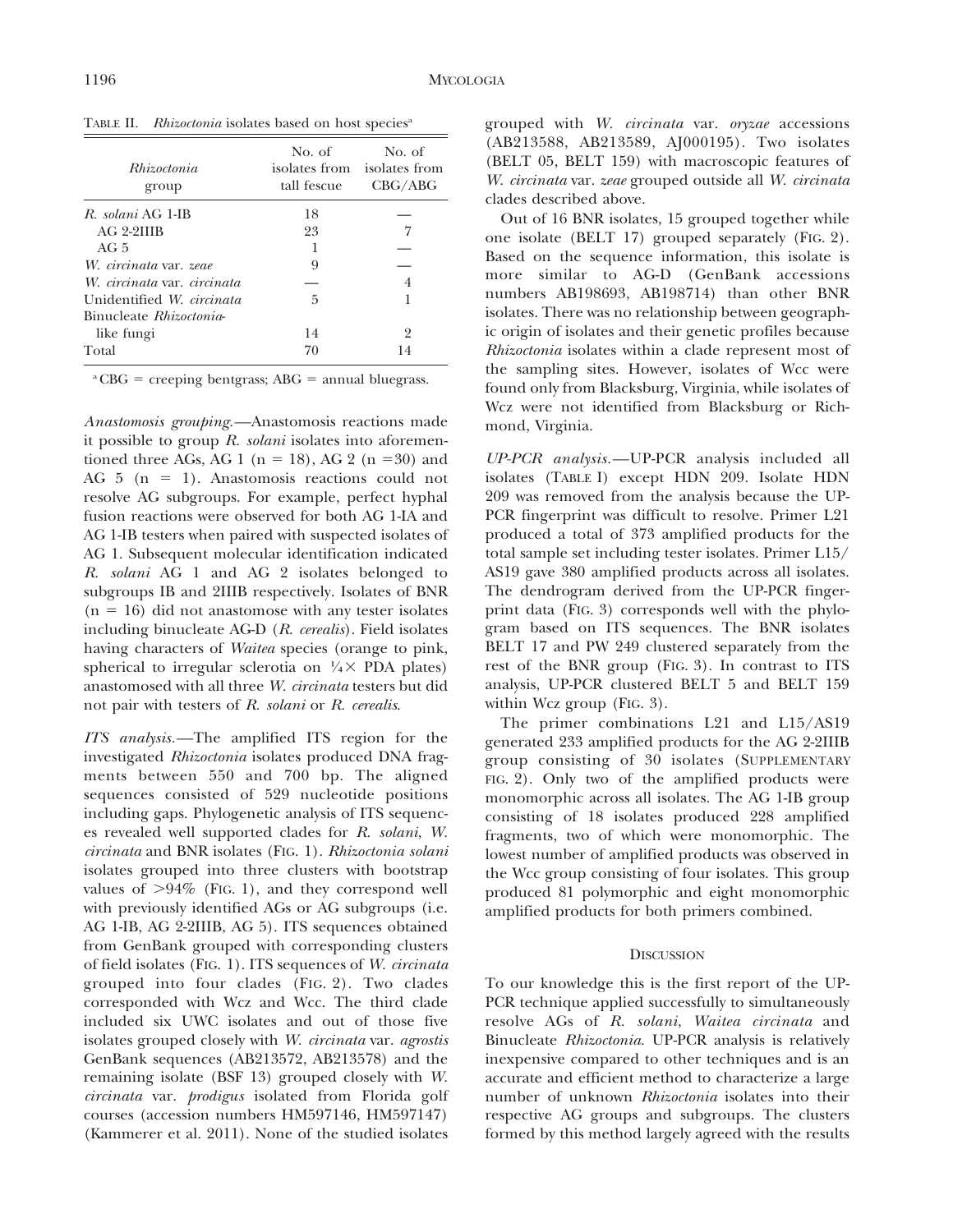

FIG. 2. Expanded clades of Waitea circinata and binucleate Rhizoctonia-like fungi from the neighbor-joining phylogram (FIG. 1). The W. circinata clade consists of W. circinata var. circinata, W. circinata var. oryzae, W. circinata var. zeae and unidentified W. circinata groups. Bootstrap values of greater than 75% calculated by replicating the dataset 500 times are shown next to the branches. Taxons starting with AB, AJ, GU and HM are GenBank accessions. Isolates of Rhizoctonia cerealis are represented by the cluster AG-D.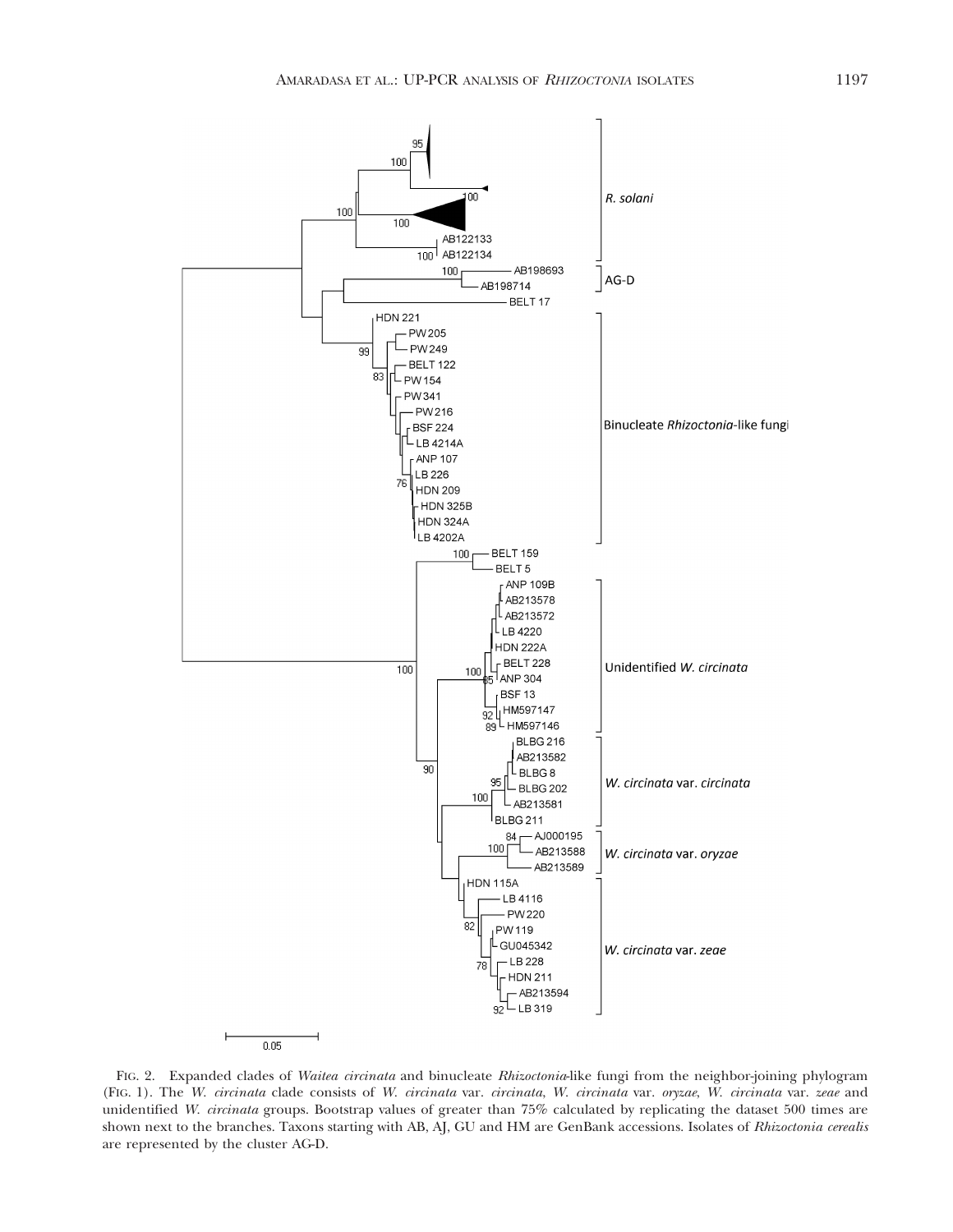

FIG. 3. The UPGMA dendrogram for Rhizoctonia isolates derived by universally primed PCR markers. Isolates of R. solani anastomosis groups AG 1-IB, 2-2IIIB and 5 grouped separately and are indicated in the tree. More detailed relationships among isolates of the AG 2-2IIIB cluster are illustrated (SUPPLEMENTARY FIG. 2). Isolates of Waitea circinata grouped into three clades (viz. W. circinata var. zeae, W.circinata var. circinata and unidentified W. circinata). Most of the Binucleate Rhizoctonialike fungi grouped into one cluster. The taxons AG 5, Wco, Wcz and Wcc are tester isolates.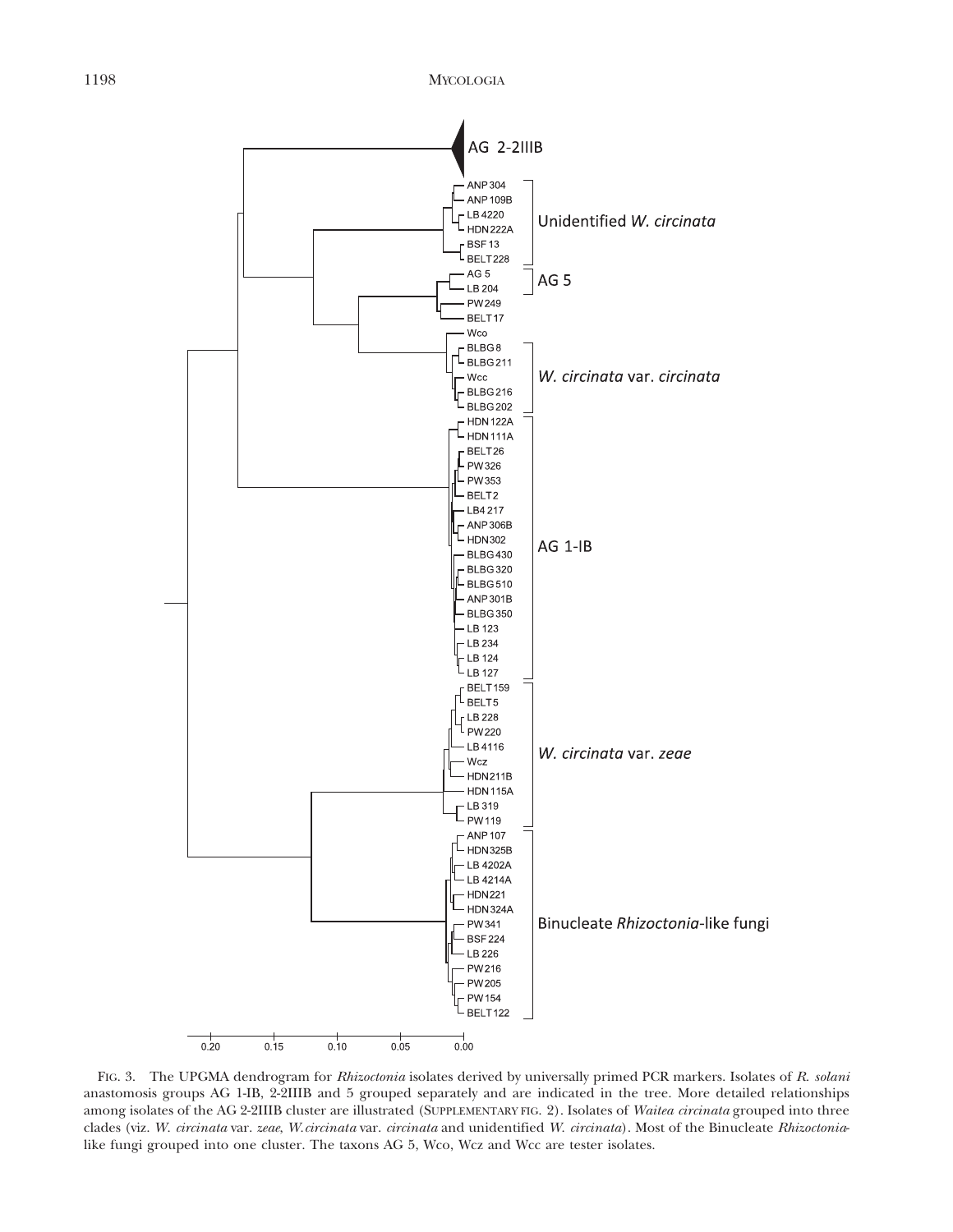of well documented ITS sequence analysis (Kuninaga et al. 1997, Gonzalez et al. 2001, Hsiang and Dean 2001, Toda et al. 2005, de la Cerda et al. 2007).

R. solani AG 2-2IIIB is the most dominant pathogen followed by AG 1-IB, in the surveyed areas of the transition zone, according to our findings. All R. solani isolates from CBG/ABG putting greens were AG 2-2IIIB, which agrees with a similar study conducted in Maryland by Zhang and Dernoeden (1997). They also identified isolates of R. solani AG 1- IA and AG 2-2IIIB from tall fescue and Kentucky bluegrass (Poa pratensis L.). In contrast to Zhang's and Dernoeden's findings, our present analysis did not reveal isolates of AG 1-IA from tall fescue; instead all of our isolates collected from tall fescue belong to the AG 1 subgroup IB. However, they identified subgroups of isolates of *Rhizoctonia* using anastomosis and colony morphology and did not employ any molecular techniques. It is possible that isolates identified as AG 1-IA by Zhang and Dernoeden (1997) would have been identified as AG 1-IB with our molecular techniques. Several molecular identification studies on R. solani have reported AG 1-IB isolates from turfgrass. For instance, ITS sequence analysis performed by Kuninaga et al. (1997) in Japan and Hsiang and Dean (2001) in Canada identified R. solani AG 1-IB isolates from turfgrass.

In Virginia, isolates of Wcc on turfgrasses were first reported in 2008 from golf courses in Reston (Kammerer et al. 2009). However, in the present study, infected turfgrasses sampled close to Reston (i.e. Herndon, Leesburg) did not reveal any isolates of Wcc. UWC isolates ( $n = 6$ ) indicate that there may be different, previously undescribed, varieties of W. circinata species infecting turfgrasses. Our findings indicate that isolates of BNR are common on infected turfgrasses, especially on lawns with less intensive management. Pathogenicity tests have revealed BNR to be weakly virulent on turfgrasses (Hurd and Grisham 1983, Burpee and Goulty 1984, Burpee and Martin 1992). In comparison to isolates of R. solani, hyphal anastomosis reactions of BNR from turf have not been characterized well (Burpee and Martin 1992). We did not find any binucleate isolates of R. cerealis responsible for causing yellow patch in the sample. Rhizoctonia cerealis is a cool-weather pathogen and therefore it would be unlikely for this pathogen to infect turfgrasses during the summer when our samples were collected.

Lübeck and Poulsen (2001) used visual banding profiles and cross hybridization of PCR products from a single UP primer for identifying different R. solani AGs. Visual comparison of banding profiles is not practical for characterizing a large number of unknown isolates. In addition, PCR product cross

hybridization is labor intensive and the strength of the hybridization signal falls into several subjective categories such as weak, significant and strong. UP-PCR analysis described here is more objective and has the ability to pool banding profiles of several UP primers to derive more accurate results. The universal primers originally were designed to target intergenic, phylogenetically less conserved genomic regions, and some highly polymorphic amplified fragments have the ability to detect infraspecific variation (Bulat et al. 1998). Another advantage of UP-PCR is its high reproducibility without compromising the cost or labor intensity as opposed to the commonly used amplified fragment length polymorphism (AFLP) technique. In contrast to phylograms generated by ITS sequence analysis, the dendrograms constructed by UP-PCR fingerprinting are not phylogenetic but are phenetic (Ceresini et al. 2002, Lübeck and Lübeck 2005). Therefore, the adjacent clusters of these trees do not necessarily represent evolutionarily closer species or isolates.

Although our results demonstrated clear separation of isolates of Rhizoctonia into their AG subgroups, there were a few isolates clustering outside their taxonomic groups. For example, BELT 17 was distinct from the rest of the BNR isolates (FIG. 2) and may represent a different AG or AG subgroup from the other BNR isolates. The ITS sequence analysis clustered W. circinata isolates BELT 159 and BELT 5 separately from the rest of Waitea groups (FIG. 2). However, UP-PCR grouped these isolates within the Wcz cluster (FIG. 3). Sclerotial morphology of these two isolates on PDA was also similar to the Wcz isolates. These two isolates had a high degree of sequence dissimilarity at 8.5% when compared to other Wcz isolates (percentage sequence similarity of Rhizoctonia groups not shown), which might be explained by polymorphisms of rDNA-ITS region within these isolates. Pannecoucque and Höfte (2009) reported detection of ITS polymorphisms in R. solani AG 2-1 isolates and observed that many ITS sequences derived from clones of the same isolate did not cluster together. The UP-PCR analysis can be used to overcome the variation observed in ITS because it tests multiple loci simultaneously.

There was no correlation between the sampling site and the genetic relationships of the isolates investigated since the isolates of a single group represented several geographic locations within our sample. However, it seems apparent that different turfgrass management programs may have influenced the diversity of Rhizoctonia isolates. For example, all R. solani isolates from putting greens with creeping bentgrass and annual bluegrass (CBG/ABG) were designated as AG 2-2IIIB while all AG 1-IB isolates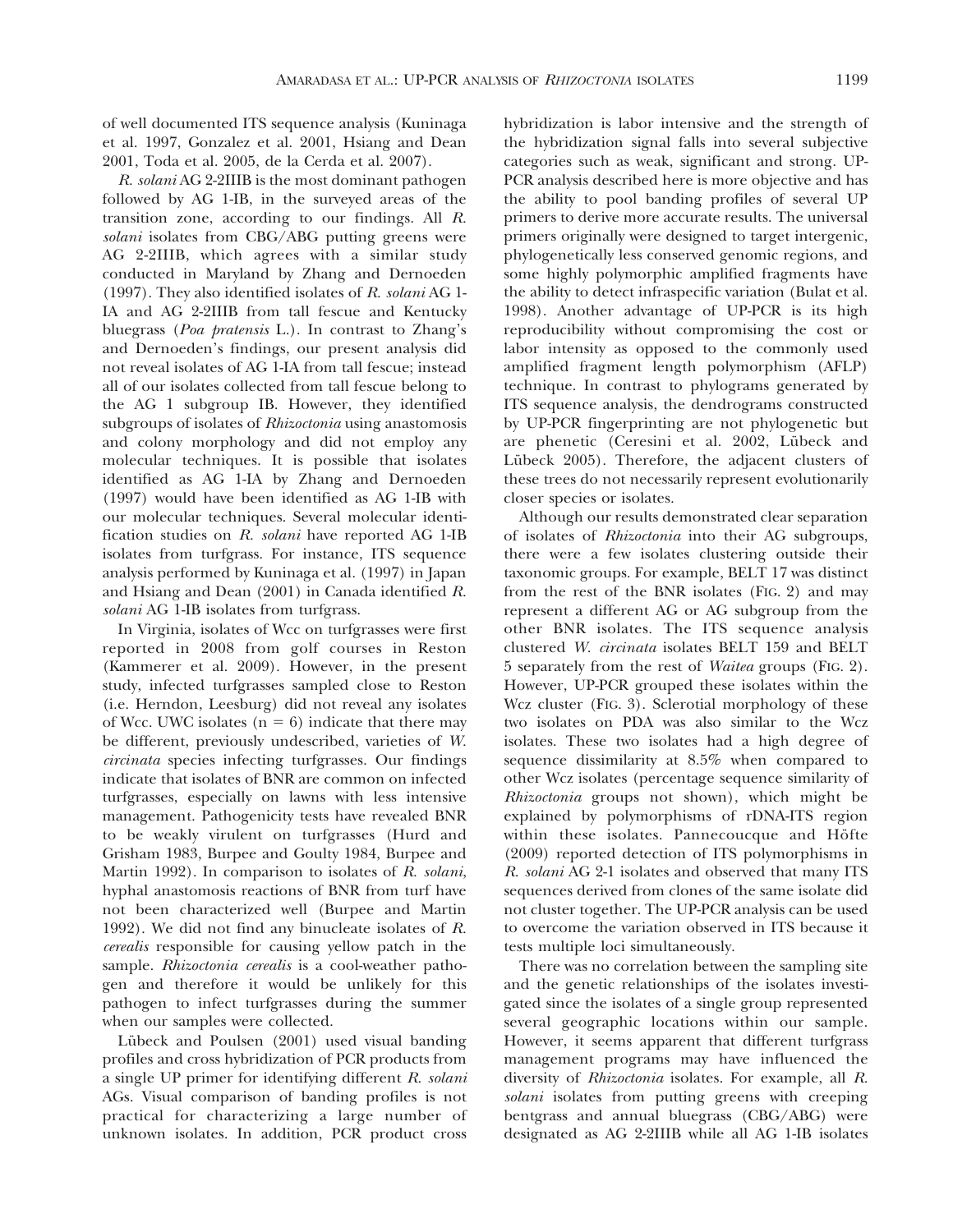were from tall fescue lawns or golf course roughs (TABLES I and II). Unlike lawns or roughs, putting greens are mown short with intensively managed routine fungicide spray programs. However we do not have specific fungicide management history, and other cultural management programs such as mowing, fertilization and irrigation for each location surveyed. Our sample contained 14 isolates collected from putting greens. Therefore, it would be more meaningful to characterize additional Rhizoctonia isolates from CBG/ABG putting greens to test the dominance of AG 2-2IIIB isolates.

Future research may use molecular techniques performed in this study to understand how Rhizoctonia populations change over time at a single location. It also is important to find activity of pathogens adapted to different climatic conditions such as R. cerealis (cool-weather pathogen) and R. solani (warmweather pathogen) by surveying the same site at short intervals from mid- spring to early autumn to develop an effective disease management plan.

#### ACKNOWLEDGMENTS

This research was financially supported by the United States Golf Association. We also appreciate the training and suggestions provided by Dr Bruce Martin, Clemson University, for anastomosis grouping, and the assistance provided by David McCall, Virginia Tech, in making this research a success. The authors also greatly appreciate all the support and help given to them by colleagues and co-workers at Beltsville Agricultural Research Center (BARC), Beltsville, Maryland. Especially Dr Keenan Amundsen's advice and assistance greatly helped in analyzing molecular data.

#### LITERATURE CITED

- Boysen M, Borja M, del Moral C, Salazar O, Rubio V. 1996. Identification at strain level of Rhizoctonia solani AG4 isolates by direct sequence of asymmetric PCR products of the ITS regions. Curr Genet 29:174–181[,](http://dx.doi.org/10.1007%2FBF02221582) [doi:10.1007/BF02221582](http://dx.doi.org/10.1007%2FBF02221582)
- Bulat SA, Lübeck M, Mironenko N, Jensen DF, Lübeck PS. 1998. UP-PCR analysis and ITS1 ribotyping of strains of Trichoderma and Gliocladium. Mycol Res 102:933–943[,](http://dx.doi.org/10.1017%2FS0953756297005686) [doi:10.1017/S0953756297005686](http://dx.doi.org/10.1017%2FS0953756297005686)
- Burpee L, Goulty LG. 1984. Suppression of brown patch disease of creeping bentgrass by isolates of nonpathogenic Rhizoctonia spp. Phytopathology 74:692–694[,](http://dx.doi.org/10.1094%2FPhyto-74-692) [doi:10.1094/Phyto-74-692](http://dx.doi.org/10.1094%2FPhyto-74-692)
	- -, Martin B. 1992. Biology of Rhizoctonia species associated with turfgrass. Plant Dis 76:112–117[,](http://dx.doi.org/10.1094%2FPD-76-0112) [doi:10.1094/PD-76-0112](http://dx.doi.org/10.1094%2FPD-76-0112)
- Campion C, Chatot C, Perraton B, Andrivon D. 2003. Anastomosis groups, pathogenicity and sensitivity to

fungicides of Rhizoctonia solani isolates collected on potato crops in France. Eur J Plant Pathol 109:983–992[,](http://dx.doi.org/10.1023%2FB%3AEJPP.0000003829.83671.8f) [doi:10.1023/B:EJPP.0000003829.83671.8f](http://dx.doi.org/10.1023%2FB%3AEJPP.0000003829.83671.8f)

- Carling DE. 1996. Grouping in Rhizoctonia solani by hyphal anastomosis reaction. In: Sneh B, Jabaji-Hare S, Neate S, Dijst G, eds. Rhizoctonia species: taxonomy, molecular biology, ecology, pathology and disease control. Dordrecht, the Netherlands: Kluwer Academic Publishers. p 37–47.
- ———, Helm DJ, Leiner RH. 1990. In vitro sensitivity of Rhizoctonia solani and other multinucleate and binucleate Rhizoctonia to selected fungicides. Plant Dis 74: 860–86[3, doi:10.1094/PD-74-0860](http://dx.doi.org/10.1094%2FPD-74-0860)
- ———, Kuninaga S, Brainard KA. 2002. Hyphal anastomosis reactions, rDNA-internal transcribed spacer sequences and virulence levels among subsets of Rhizoctonia solani anastomosis group-2 (AG-2) and AG-BI. Phytopathology 92:43–50[, doi:10.1094/PHYTO.2002.92.1.43](http://dx.doi.org/10.1094%2FPHYTO.2002.92.1.43)
- Ceresini PC, Shew HD, Vilgalys RJ, Cubeta MA. 2002. Genetic diversity of Rhizoctonia solani AG-3 from potato and tobaco in North Carolina. Mycologia 94:437–449[,](http://dx.doi.org/10.2307%2F3761778) [doi:10.2307/3761778](http://dx.doi.org/10.2307%2F3761778)
- Cubeta MA, Vilgalys R. 1997. Population biology of the Rhizoctonia solani complex. Phytopathology 87:480– 484[, doi:10.1094/PHYTO.1997.87.4.480](http://dx.doi.org/10.1094%2FPHYTO.1997.87.4.480)
- Cumagun CJR, Hockenhull J, Lübeck M. 2000. Characterization of *Trichoderma* isolates from Philippine rice fields by UP-PCR and rDNA-ITS1 analysis: identification of UP-PCR markers. J Phytopathol 148:109–115[,](http://dx.doi.org/10.1046%2Fj.1439-0434.2000.00467.x) [doi:10.1046/j.1439-0434.2000.00467.x](http://dx.doi.org/10.1046%2Fj.1439-0434.2000.00467.x)
- de la Cerda KA, Douhan GW, Wong FP. 2007. Discovery and characterization of Waitea circinata var. circinata affecting annual bluegrass from the western United States. Plant Dis 91:791–79[7, doi:10.1094/PDIS-91-7-0791](http://dx.doi.org/10.1094%2FPDIS-91-7-0791)
- Gonzalez D, Carling DE, Kuninaga S, Vilgalys R, Cubeta MA. 2001. Ribosomal DNA systematics of Ceratobasidium and Thanatephorus with Rhizoctonia anamorphs. Mycologia 93:1138–115[0, doi:10.2307/3761674](http://dx.doi.org/10.2307%2F3761674)
- Hsiang T, Dean JD. 2001. DNA sequencing for anastomosis grouping of Rhizoctonia solani isolates from Poa annua. Int Turfgrass Soc Res J 9:674–678.
- Hurd B, Grisham MP. 1983. Rhizoctonia spp. associated with brown patch of Saint Augustinegrass. Phytopathology 73:1661–166[5, doi:10.1094/Phyto-73-1661](http://dx.doi.org/10.1094%2FPhyto-73-1661)
- Kammerer S, Burpee LL, Harmon PF. 2011. Identification of a new Waitea circinata variety causing basal leaf blight of seashore paspalum. Plant Dis 95:515–522[,](http://dx.doi.org/10.1094%2FPDIS-03-10-0204) [doi:10.1094/PDIS-03-10-0204](http://dx.doi.org/10.1094%2FPDIS-03-10-0204)
- ———, Harmon PF, McDonald S, Horvath B. 2009. First report of brown ring patch caused by Waitea circinata var. circinata on Poa annua in Virginia. Plant Dis 93: 426[, doi:10.1094/PDIS-93-4-0426A](http://dx.doi.org/10.1094%2FPDIS-93-4-0426A)
- Kataria HR, Gisi U. 1996. Chemical control of Rhizoctonia species. In: Sneh B, Jabaji-Hare S, Neate S, Dijst G, eds. Rhizoctonia species: taxonomy, molecular biology, ecology, pathology and disease control. Dordrecht, the Netherlands: Kluwer Academic Publishers. p 537–547.
	- ———, Hugelshofer U, Gisi U. 1991. Sensitivity of Rhizoctonia species to different fungicides. Plant Pathol 40:203–211[, doi:10.1111/j.1365-3059.1991.tb02368.x](http://dx.doi.org/10.1111%2Fj.1365-3059.1991.tb02368.x)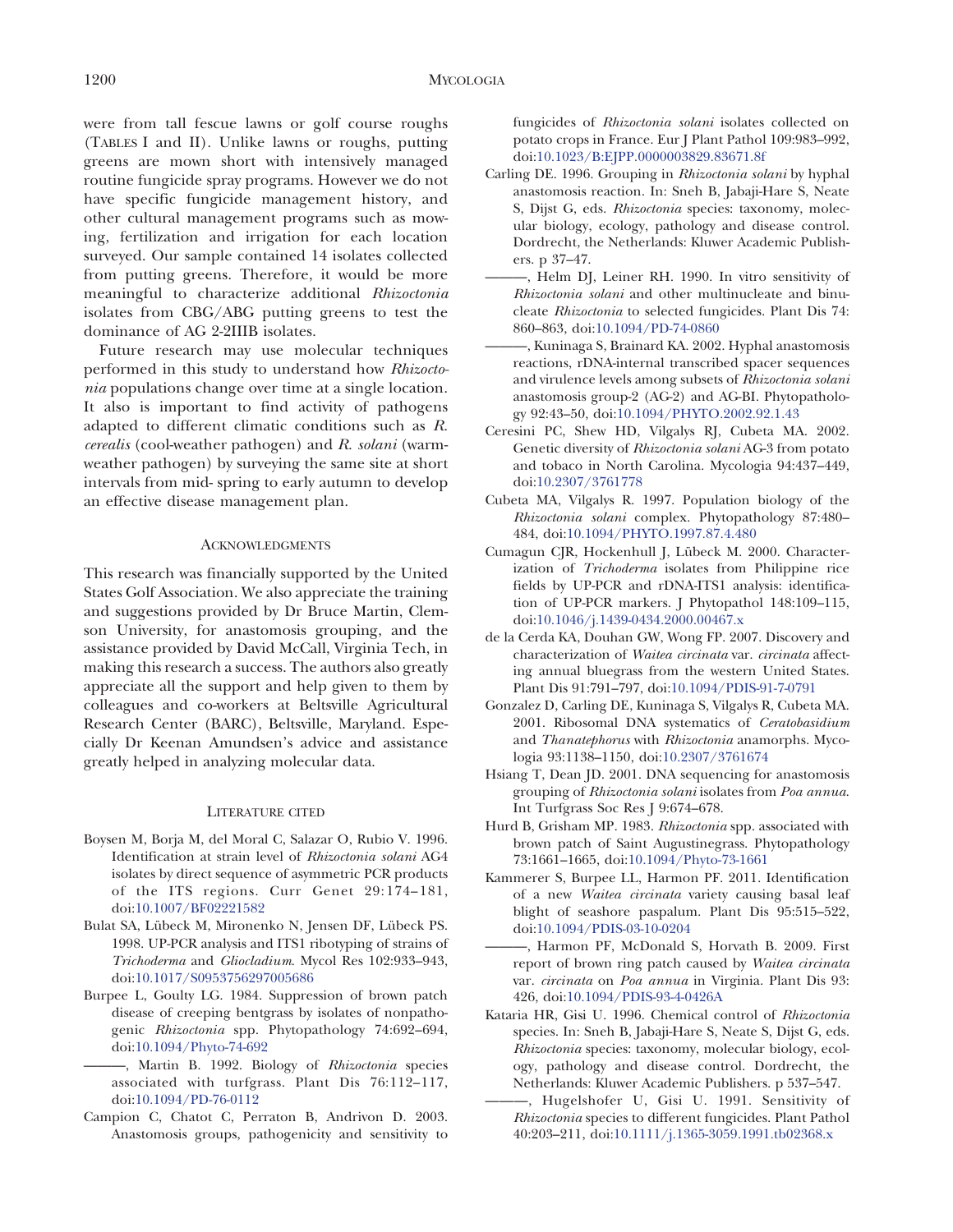Kuninaga S, Carling DE, Takeuchi T, Yokosawa R. 2000. Comparison of rDNA-ITS sequences between potato and tobaco strains in Rhizoctonia solani AG-3. J. Gen Plant Pathol 66:2–11[, doi:10.1007/PL00012917](http://dx.doi.org/10.1007%2FPL00012917)

———, Natsuaki T, Takeuchi T, Yokosawa R. 1997. Sequence variation of the rDNA ITS regions within and between anastomosis groups in Rhizoctonia solani. Curr Genet 32:237–4[3, doi:10.1007/s002940050272](http://dx.doi.org/10.1007%2Fs002940050272)

- Lübeck M. 2004. Molecular characterization of Rhizoctonia solani. In: Arora DK, Khachatourians GG, eds. Applied mycology and biotechnology: fungal genomics. Vol. 4. Amsterdam, the Netherlands: Elsevier. p 205–224.
	- ———, Lu¨beck PS. 2005. Universally primed PCR (UP-PCR) and its applications in mycology. In: Deshmukh SK, Rai MK, eds. Biodiversity of fungi: their role in human life. Enfield, New Hampshire: Science Publishers. p 409–438.
- ———, Poulsen H. 2001. UP-PCR cross blot hybridization as a tool for identification of anastomosis groups in the Rhizoctonia solani complex. FEMS Microbiol Lett 201: 83–89[, doi:10.1016/S0378-1097\(01\)00245-2](http://dx.doi.org/10.1016%2FS0378-1097%2801%2900245-2)
- Macnish GC, Carling DE, Brainard KA. 1997. Relationship of microscopic and macroscopic vegetative reactions in Rhizoctonia and the occurrence of vegetatively compatible populations (VCPs) in AG-8. Mycol Res 101:62–68[,](http://dx.doi.org/10.1017%2FS0953756296002171) [doi:10.1017/S0953756296002171](http://dx.doi.org/10.1017%2FS0953756296002171)
- Martin SB, Campbell CL, Lucas LT. 1984a. Response of Rhizoctonia blights of tall fescue to selected fungicides in the greenhouse. Phytopathology 74:782–785[,](http://dx.doi.org/10.1094%2FPhyto-74-782) [doi:10.1094/Phyto-74-782](http://dx.doi.org/10.1094%2FPhyto-74-782)
	- ———, Lucas LT, Campbell CL. 1984b. Comparative sensitivity of Rhizoctonia solani and Rhizoctonia-like fungi to selected fungicides in vitro. Phytopathology 74: 778–78[1, doi:10.1094/Phyto-74-778](http://dx.doi.org/10.1094%2FPhyto-74-778)
- Nei M, Li MW. 1979. Mathematical model for studying genetic variation in terms of restriction endonucleases. Proc Natl Acad Sci USA 76:5269–527[3, doi:10.1073/](http://dx.doi.org/10.1073%2Fpnas.76.10.5269) [pnas.76.10.5269](http://dx.doi.org/10.1073%2Fpnas.76.10.5269)
- Ogoshi A. 1987. Ecology and pathogenicity of anastomosis and intraspecific groups of Rhizoctonia solani Kühn. Annu Rev Phytopathol 25:125–14[2, doi:10.1146/annurev.py.25.](http://dx.doi.org/10.1146%2Fannurev.py.25.090187.001013) [090187.001013](http://dx.doi.org/10.1146%2Fannurev.py.25.090187.001013)
- Pannecoucque J, Höfte M. 2009. Detection of rDNA ITS polymorphism in Rhizoctonia solani AG 2-1 isolates. Mycologia 101:26–33[, doi:10.3852/08-084](http://dx.doi.org/10.3852%2F08-084)
- Saitou N, Nei M. 1987. The neighbor-joining method: a new method for reconstructing phylogenetic trees. Mol Biol Evol 4:406–425.
- Sharon M, Kuninaga S, Hyakumachi M, Sneh B. 2006. The advancing identification and classification of Rhizoctonia spp. using molecular and biotechnological methods compared with the classical anastomosis grouping. Mycoscience 47:299–31[6, doi:10.1007/s10267-006-0320-x](http://dx.doi.org/10.1007%2Fs10267-006-0320-x)
- Smiley RW, Dernoeden PH, Clarke BB. 2005. Compendium of turfgrass diseases. St Paul, Minnesota: American Phytopathological Society.
- Sneath PHA, Sokal RR. 1973. Numerical taxonomy. San Francisco: W.H. Freeman & Co. 573 p.
- Tamura K, Peterson D, Stecher G, Nei M, Kumar S. 2011. MEGA 5: molecular evolutionary genetics analysis using maximum likelihood, evolutionary distance and maximum parsimony methods. Mol Biol Evol 28:2731–9[,](http://dx.doi.org/10.1093%2Fmolbev%2Fmsr121) [doi:10.1093/molbev/msr121](http://dx.doi.org/10.1093%2Fmolbev%2Fmsr121)
- Toda T, Mushika T, Hayakawa T, Tanaka A, Tani T, Hyakumachi M. 2005. Brown ring patch: a new disease on bentgrass caused by Waitea circinata var. circinata. Plant Dis 89:536–542[, doi:10.1094/PD-89-0536](http://dx.doi.org/10.1094%2FPD-89-0536)
- Trigiano RN, Ament MH, Habera LF, Caetano-Anolles G. 2004. Molecular techniques used to study systematics, ecology and evolution of plant pathogens. In: Trigiano RN, Windham MT, Windham AS, eds. Plant pathology concepts and laboratory exercises. Boca Raton, Florida: CRC Press. p 217–218.
- White TJ, Bruns TD, Lee S, Taylor J. 1990. Amplification and direct sequencing of fungal ribosomal genes for phylogenetics. In: Gelfand M, Sninsky JI, White TJ, eds. PCR protocols: a guide to methods and applications. New York: Academic Press. p 315–322.
- Zhang M, Dernoeden PH. 1995. Facilitating anastomosis grouping of Rhizoctonia solani isolates from cool-season turfgrasses. Horti Sci 30:1260–1262.
	- -. 1997. Rhizoctonia solani anastomosis groups and other fungi associated with brown patch-affected turfgrasses in Maryland, USA. Int Turfgrass Soc Res J 8:959–969.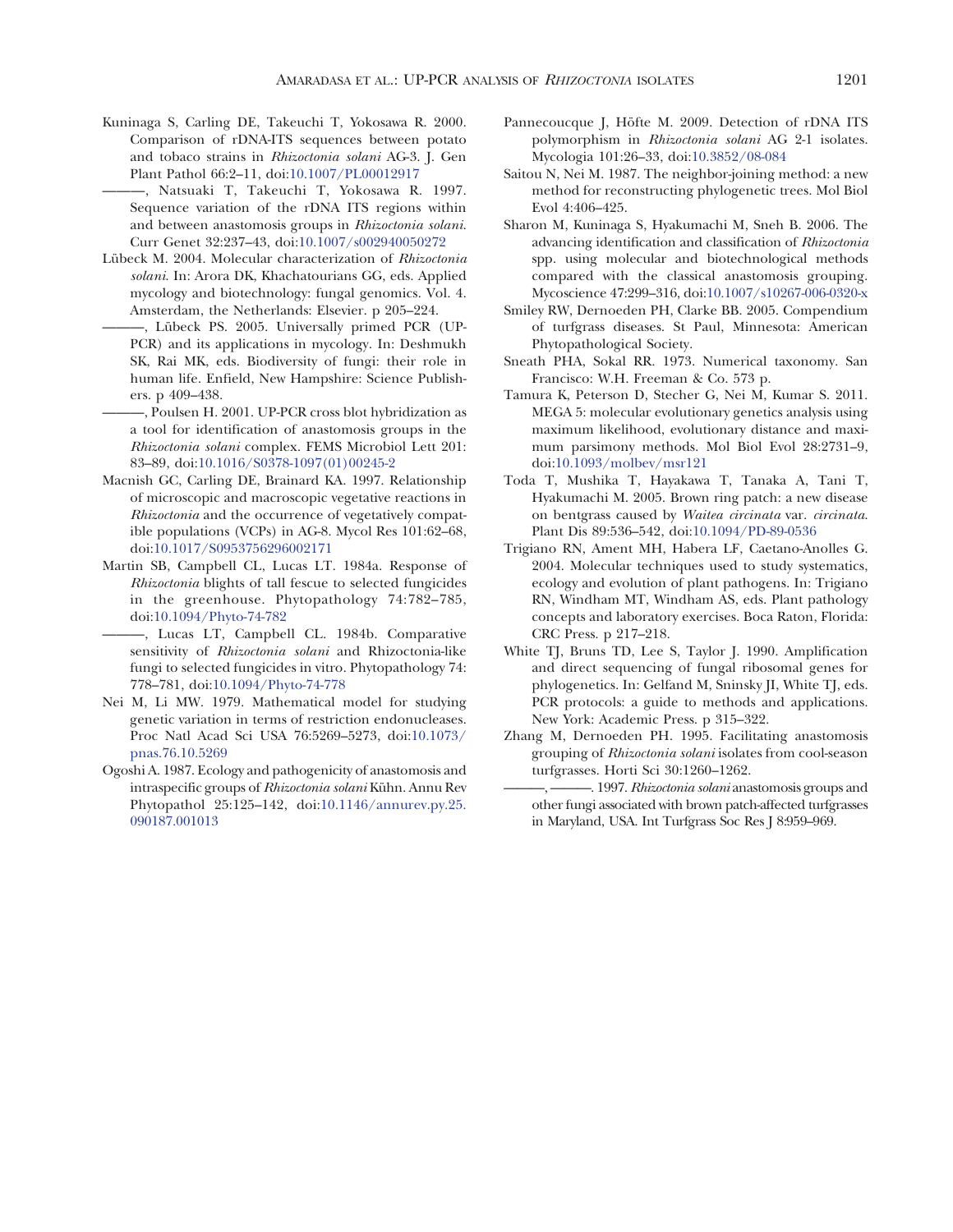

Virginia